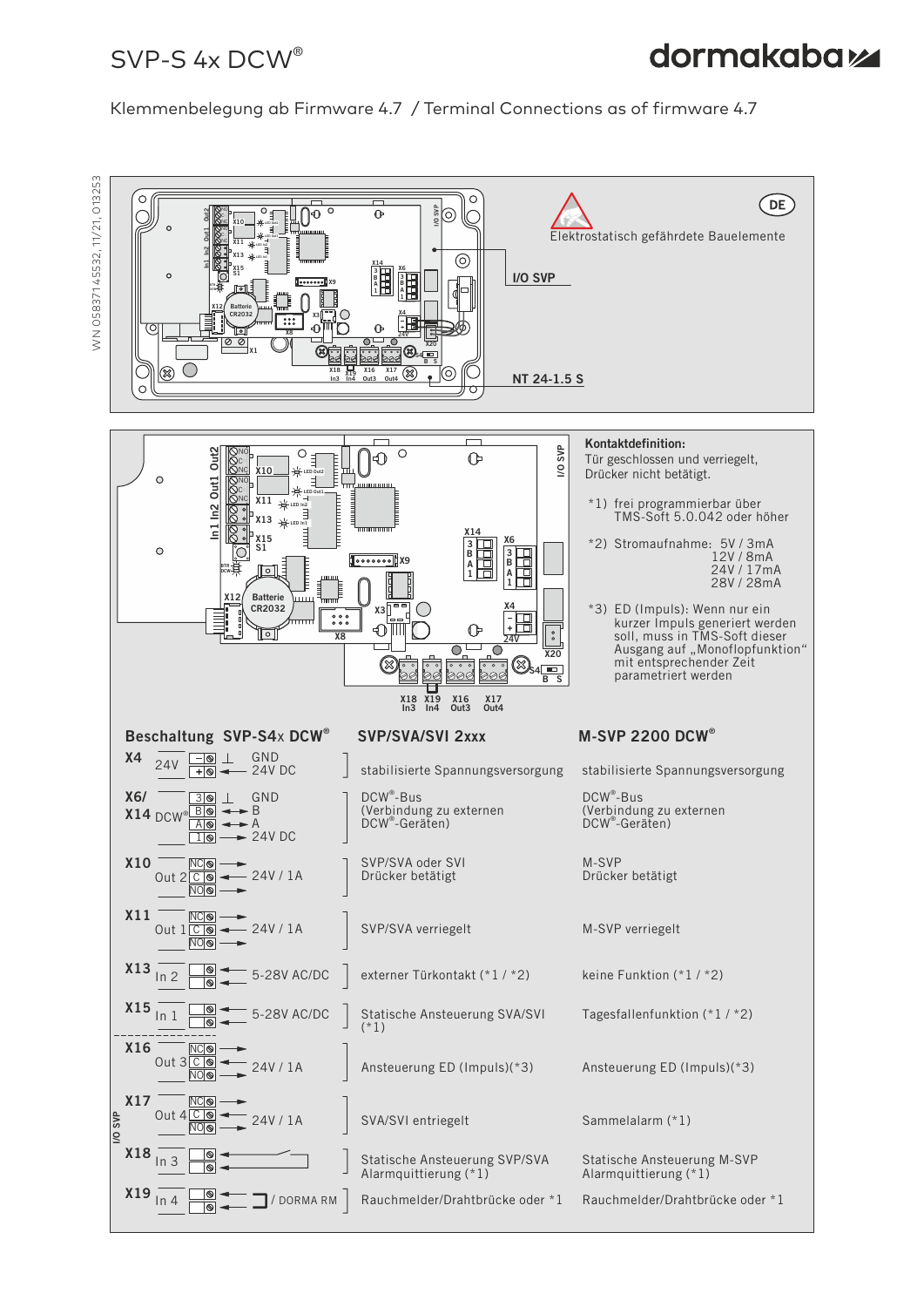# SVP-S 4x DCW®

### Klemmenbelegung ab Firmware 4.7 / Terminal Connections as of firmware 4.7

| Beschreibung SVP-S4x DCW® / I/O SVP<br><b>Technische Daten:</b> |                                                                |                                                                                        |                       |  |
|-----------------------------------------------------------------|----------------------------------------------------------------|----------------------------------------------------------------------------------------|-----------------------|--|
| X <sub>3</sub>                                                  | Verbindung zur Platine I/O SVP (X3)                            | Versorgungsspannung:                                                                   | 24V DC -10/+15%       |  |
| <b>X8</b>                                                       | PC-Schnittstelle RS 232 / LON-Adapter                          |                                                                                        | stabilisiert          |  |
| <b>X9</b>                                                       | Verbindung zur Firmware-Programmierung                         |                                                                                        |                       |  |
|                                                                 | X12 Verbindung zur Platine I/O SVP (X12)                       | Stromaufnahme mit M-SVP 2200 DCW <sup>®</sup> :                                        |                       |  |
|                                                                 |                                                                |                                                                                        |                       |  |
|                                                                 | X20 Anschluss "Sabotage-Kontakt"                               | Ruhestrom:                                                                             | 66 <sub>m</sub> A,    |  |
|                                                                 |                                                                | Motorbetrieb:                                                                          | $1,5A (<1,5$ Sek.)    |  |
| S <sub>1</sub>                                                  | 1. Funktion: Rücksetzen der Komponenten-Tabelle                |                                                                                        |                       |  |
|                                                                 | (DCW <sup>®</sup> -Teilnehmer) ---> Taster S1 gedrückt halten; | Stromaufnahme mit SVP 2xxx:                                                            |                       |  |
|                                                                 | Spannungsversorgung einschalten; Taster loslassen              | Ruhestrom:                                                                             | 73 <sub>m</sub> A,    |  |
|                                                                 | 2. Funktion: Software-Reset und Laden der Werks-               | Motor aktiv:                                                                           | 100mA                 |  |
|                                                                 | einstellung ---> während des Betriebs Taster länger            |                                                                                        |                       |  |
|                                                                 | als 8 Sek. gedrückt halten.                                    | Stromaufnahme mit SVA 2xxx:                                                            |                       |  |
|                                                                 | Bei Wechsel des Schlosstyps (M-SVP / SVP)                      | Ruhestrom:                                                                             | 85mA,                 |  |
|                                                                 |                                                                |                                                                                        |                       |  |
|                                                                 | Taster S1 länger als 8 Sek. gedrückt halten.                   | Motor aktiv:                                                                           | $350mA$ $(<1.5$ Sek.) |  |
| S <sub>4</sub>                                                  | Service-Schalter zur Sabotage-Unterdrückung                    | Stromaufnahme mit SVA 2xxx und SVI 2xxx:                                               |                       |  |
|                                                                 | $B =$ Betrieb (Gehäuse-Sabotagekontakt aktiviert)              | Ruhestrom:                                                                             | 120mA.                |  |
|                                                                 | S = Service (Gehäuse-Sabotagekontakt abgeschaltet)             | Motor aktiv:                                                                           | 850mA (<1.5 Sek.)     |  |
|                                                                 |                                                                |                                                                                        |                       |  |
| <b>LED BTR</b> $\#$ LED blinkt = Betrieb                        |                                                                |                                                                                        |                       |  |
|                                                                 |                                                                | Jedes aktivierte Relais benötigt zusätzlich<br>8mAKontaktbelastbarkeit Relais SVP-S4x: |                       |  |
| $LED$ leuchtet = Hardwarefehler                                 |                                                                |                                                                                        |                       |  |
|                                                                 | (Reset mit S1 / 1. Funktion)                                   |                                                                                        | 24V DC:               |  |
| LED DCW $*$ LED blitzt bei Telegrammverkehr kurz auf            |                                                                |                                                                                        | 0,5A induktiv,        |  |
|                                                                 |                                                                |                                                                                        | 1,0A ohmsch.          |  |
|                                                                 |                                                                |                                                                                        |                       |  |
|                                                                 |                                                                | Temperaturbereich:                                                                     | $0 - 50^{\circ}$ C    |  |
|                                                                 |                                                                |                                                                                        |                       |  |
|                                                                 |                                                                |                                                                                        |                       |  |



#### **Technische Daten:**

| Versorgungsspannung: | 230V AC, +/- 10%        |
|----------------------|-------------------------|
| Eingangsnennstrom:   | 0.35A                   |
| Ausgangsspannung:    | 24V DC. $-5\%$ / $+5\%$ |
| Ausgangsnennstrom:   | 1.5A                    |

Änderungen vorbehalten Änderungen vorbehalten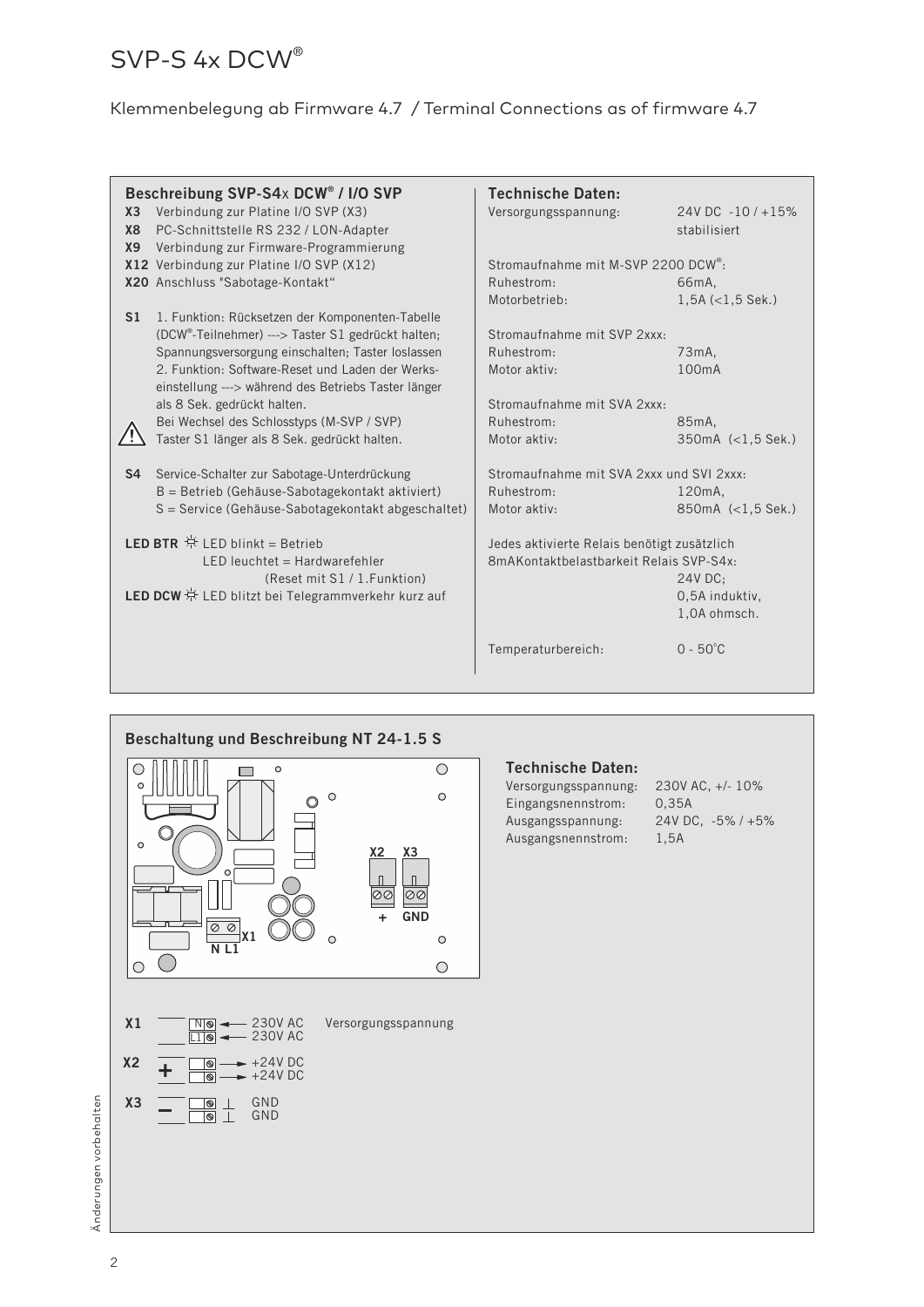### SVP-S 4x DCW®